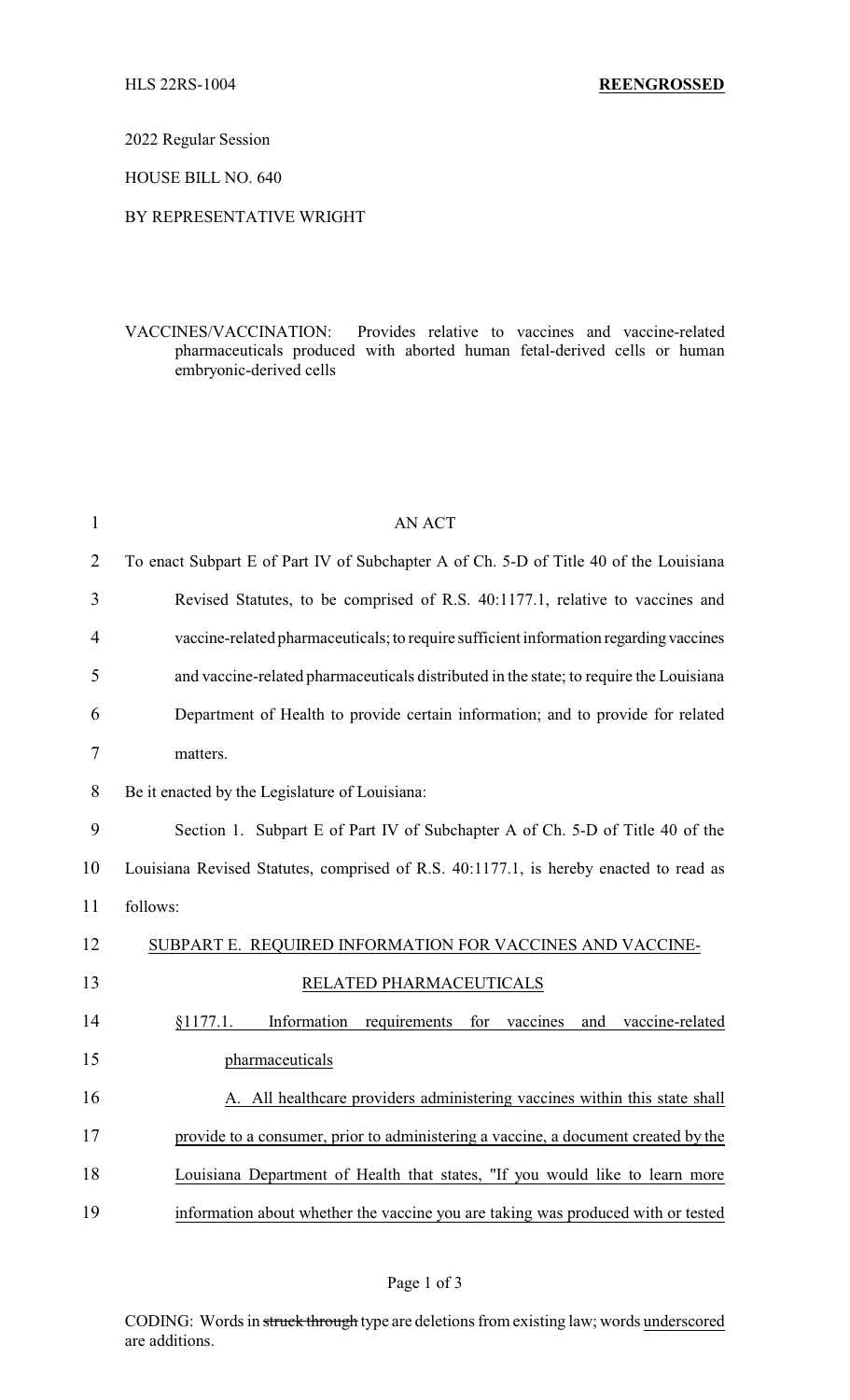| $\mathbf{1}$   | on aborted human fetal-derived cells or human embryonic-derived cells, please visit |  |
|----------------|-------------------------------------------------------------------------------------|--|
| $\overline{2}$ | www.ldh.la.gov/vaccineinfo."                                                        |  |
| 3              | B. The Louisiana Department of Health shall do all of the following:                |  |
| 4              | (1) Create a document that complies with Subsection A of this Section and           |  |
| 5              | provide the document to healthcare providers via electronic or physical means.      |  |
| 6              | (2) Publish a webpage that provides information on vaccinations produced            |  |
| 7              | with or tested on aborted human fetal-derived cells or human embryonic-derived      |  |
| 8              | made<br>The<br>webpage shall<br>be<br>accessible through<br>URL,<br>cells.<br>the   |  |
| 9              | www.ldh.la.gov/vaccineinfo.                                                         |  |
| 10             | (3) Determine the most cost-effective method of production of the document          |  |
| 11             | written exclusively for the state of Louisiana as required by Subsection A of this  |  |
| 12             | Section.                                                                            |  |
| 13             | Promulgate rules as needed to facilitate the document required by<br>(4)            |  |
| 14             | Subsection A of this Section.                                                       |  |
| 15             | C. For the purposes of this Section, "testing" means preclinical examinations       |  |
| 16             | that occur after production and are conducted by a pharmaceutical company or its    |  |
| 17             | contractors or collaborators to determine the efficacy or composition of the final  |  |
| 18             | vaccination product.                                                                |  |

## DIGEST

The digest printed below was prepared by House Legislative Services. It constitutes no part of the legislative instrument. The keyword, one-liner, abstract, and digest do not constitute part of the law or proof or indicia of legislative intent. [R.S. 1:13(B) and 24:177(E)]

| HB 640 Reengrossed | 2022 Regular Session | Wright |
|--------------------|----------------------|--------|
|                    |                      |        |

**Abstract:** Requires all healthcare providers administering vaccines within this state to make certain information, provided by La. Dept. of Health (LDH), available to the consumer of a vaccine or vaccine-related pharmaceutical prior to the administration of the vaccine or vaccine-related pharmaceutical.

Proposed law requires all healthcare providers administering vaccines within this state to provide consumers with a document created by LDH that says, "If you would like to learn more information about whether the vaccine you are taking was produced with or tested on aborted human fetal-derived cells or human embryonic-derived cells, please visit www.ldh.la.gov/vaccineinfo."

Proposed law requires LDH to share the vaccination information required by proposed law on a designated webpage on the LDH website.